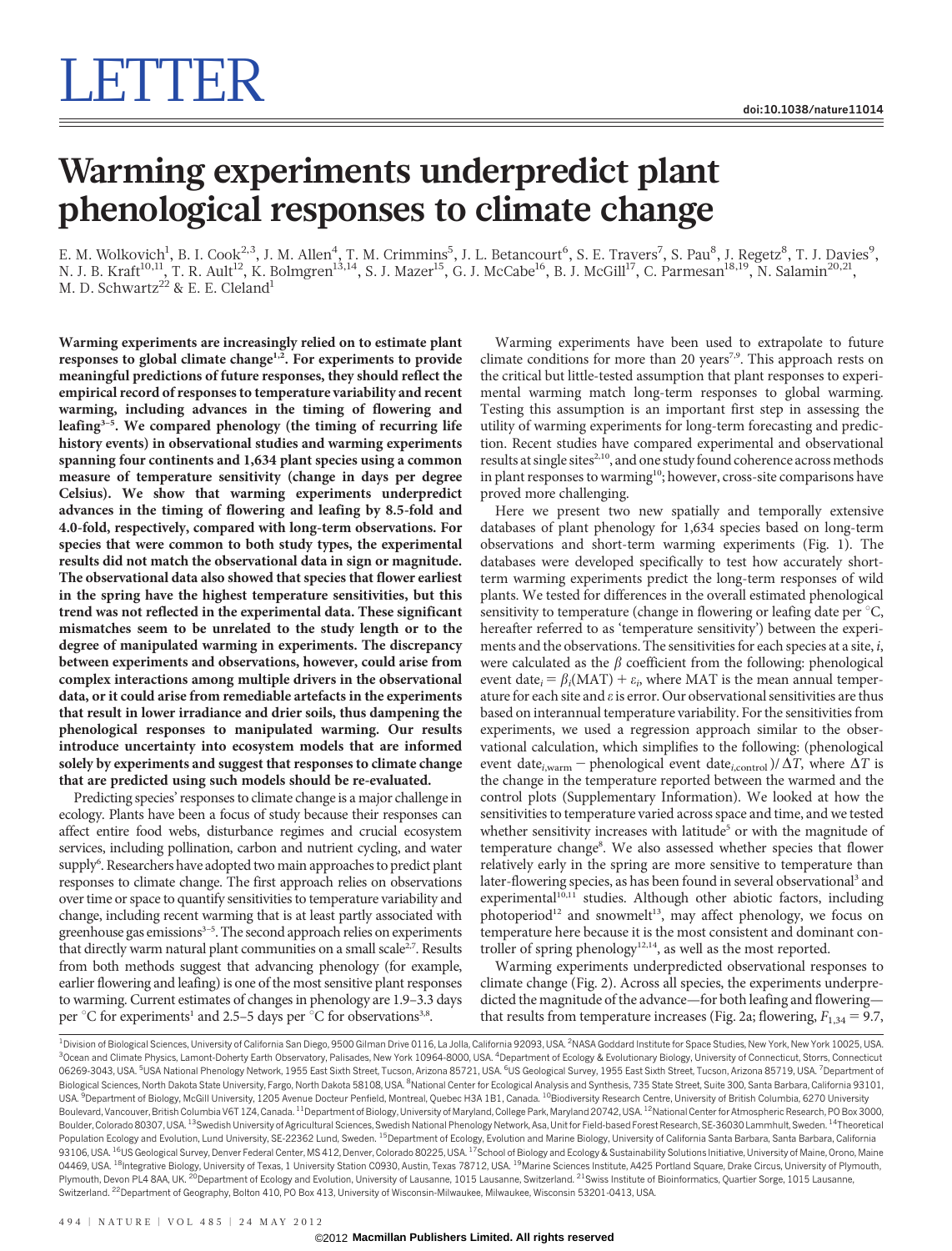## LETTER RESEARCH



Figure 1 | Map of the experimental and observational sites. The map covers 14 long-term observational phenology studies and 36 experimental phenology studies (one experimental study site, in Australia, is not shown). The numbers correspond to site information given in the Supplementary Information.

 $P = 0.004$ ; leafing,  $F_{1,18} = 2.8$ ,  $P = 0.1$ ). The estimates for observations were based on plant responses to interannual temperature variability, yet they were similar to estimates calculated from long-term trends (Fig. 3) and were consistent across alternative approaches to calculating mean sensitivities (Supplementary Information). Because there are far more species represented in our observational data (1,558 unique taxa) than in the experimental data (115), this difference in mean temperature sensitivities could be attributable to a sampling effect, in which the increased sampling of species adds species that are more sensitive. However, when analyses were restricted to the 36 species common to both study types, the experiments still produced smaller sensitivities (in the sign tests for flowering and leafing,  $P = 0.02$ ,  $n = 30$ for flowering and  $n = 7$  for leafing). Most strikingly, the experiments predicted a delay in flowering and little change in leafing in response to higher temperatures, whereas the observations predicted an advance of  $>$ 4.6 days per °C for either phenological event (Fig. 2b).

The experiments also failed to match the observational studies' predictions of greater advances in the flowering of early-season species with warming (Fig. 4; mean flowering date,  $F_{1,2114} = 93.2$ ,  $P < 0.0001$ ; flowering date  $\times$  study type,  $F_{1,2114} = 3.7$ ,  $P = 0.05$ ). Across experimental and observational study types, sensitivities were not associated with latitude ( $F_{1,31} = 0.02, P > 0.8$ ) or interannual climate variability  $(F<sub>1,31</sub> = 0.1, P > 0.7)$ , suggesting that, although the interspecific variation in sensitivities is great, communities that are governed by different climate regimes do not differ in their overall sensitivity to warming. Additionally, we found no evidence that sensitivities varied with the degree of experimental warming ( $F_{1,76} = 1.1$ ,  $P = 0.3$ ); this is in contrast to the observational studies, which show an increase in sensitivities with



Figure 2 <sup>|</sup> Estimates of the flowering and leafing sensitivities. The estimates from the mixed effects model (presented as mean  $\pm$  s.e.m.), including the random effects of site and species, show that experiments underpredict the magnitude of plant responses to interannual temperature variation for all species sampled (a) and for the species that are common to both the experimental and the observational data sets (b). The region above the dashed grey line represents positive sensitivities, meaning that the species' phenological events are delayed with warming, whereas the region below the line represents negative sensitivities, meaning that the species' events advance with warming.

the degree of warming (Supplementary Information;  $F_{1,4856} = 12.3$ ,  $P = 0.0005$ ; see also ref. 8).

Several artefacts might explain the lower sensitivities in the experimental studies, including differences in the traits of the species sampled, correlations between MAT and other environmental variables for the observational studies, and differences in the degree of warming. We found no evidence, however, that these factors explain the smaller or positive sensitivities found in the experiments. Both study types mainly examined longer-lived plant species (85.0% and 88.4% were perennials in the experiments and the observations, respectively), and most were herbs or forbs (78.0% and 72.3%, respectively) not woody species (Supplementary Information). In addition, we found no correlations between MAT and other climate variables for which data were



Figure 3 <sup>|</sup> Relationship between sensitivities to temperature calculated from interannual variation and from long-term trends. Observational sensitivities calculated from interannual variation (regression of flowering date versus MAT) were strongly correlated with those calculated from long-term trends (long-term trend in the flowering date versus long-term trend in MAT). The mixed effects model fit ( $F_{1,185} = 63.9$ ,  $P < 0.0001$ ) and the 1:1 line are both shown. For long-term sensitivity estimates, we used the subset of the NECTAR data corresponding to species with observations between 1971 and 2000 (a common standard for long-term climate trend analysis). See the Supplementary Information (Observational sensitivities: comparisons with long-term trends and 1971–2000 standard) for complete details and for further alternative methods and data for calculating observational sensitivities.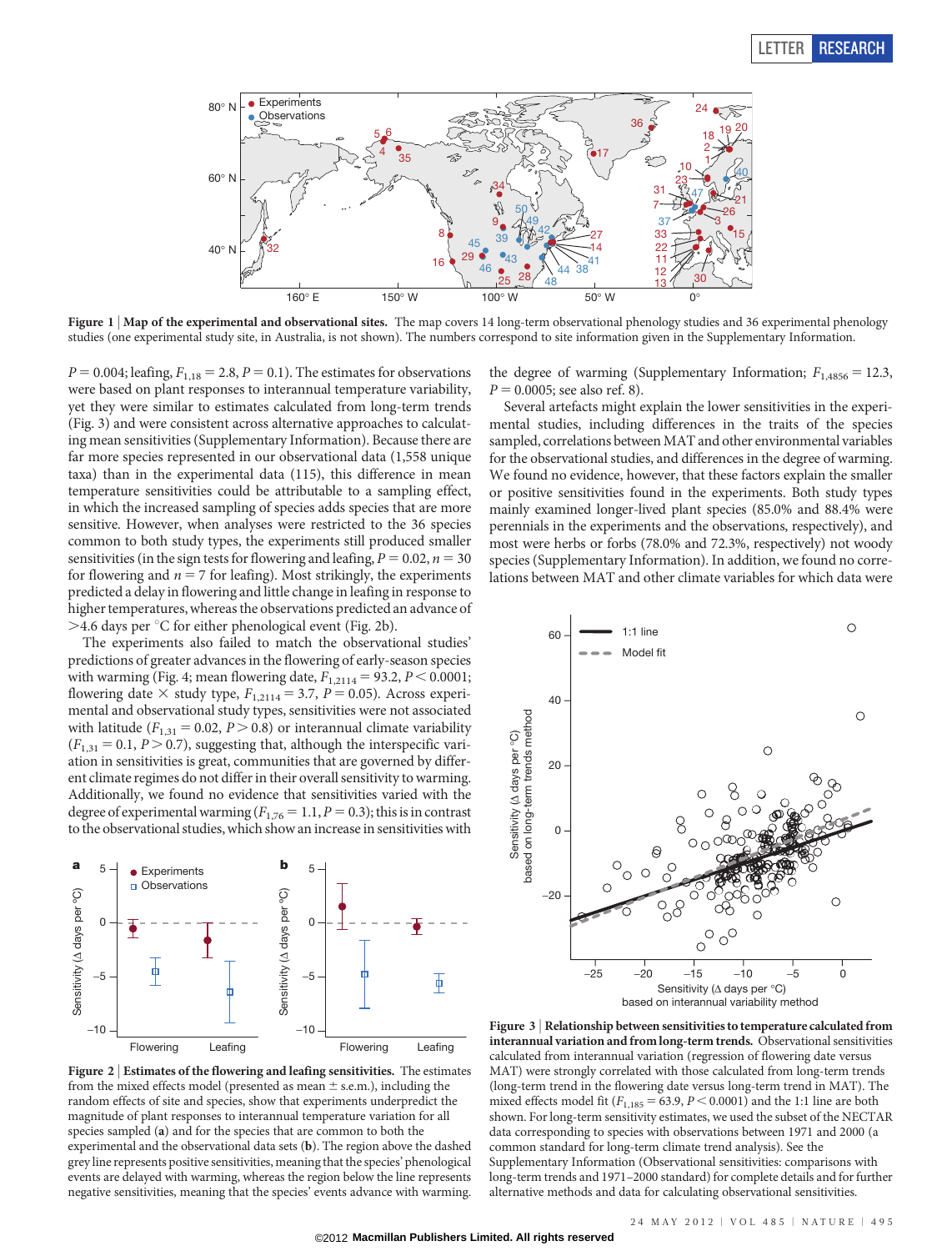

Figure 4 <sup>|</sup> Sensitivity to temperature decreases throughout the growing season. This trend is seen in the observational studies (blue) but not in the experimental studies (red). The numbers correspond to those in Fig. 1 and to site information given in the Supplementary Information. The linear model

available (Supplementary Information). Finally, both study types spanned roughly a  $0-5\degree C$  temperature range, with a median of 1.4–2.4 °C (Supplementary Information).

Given the difference in time frames between the experimental and observational studies (3.8 years and 31.0 years, respectively;  $F_{1,49} = 72.0, P \le 0.0001$ , the experiments may capture predominantly plastic responses to temperature change, whereas the observational studies may also integrate shifts in genotypes, community composition and ecosystem dynamics. Furthermore, plant responses may have shifted fundamentally following the significant Northern Hemisphere warming in all seasons starting in the  $1970s^{15}$ , thus the experiments (which have been conducted relatively recently) may capture only these shifted dynamics. However, we found that these scaling issues would create a bias towards detecting greater sensitivities from short-term, post-1970 studies (Supplementary Information), which is opposite to the trends in the experimental studies. Sensitivities that captured 31–35 years of phenological change were generally smaller than those that spanned 5 or fewer years (sign tests of  $P \le 0.02$ , Supplementary Information). In addition, the sensitivities were similar before 1970 and after 1970 ( $P > 0.1$ , Supplementary Information), when warming trends began to accelerate<sup>15</sup>.

Although warming methods have continually improved<sup>16-18</sup>, all experimental manipulations unavoidably alter additional environmental factors. For example, the most common passive warming structures—open-top chambers—reduce light, wind and often soil moisture and can unintentionally increase minimum winter temperatures<sup>19,20</sup>. By contrast, above-canopy heaters, which are common structures for active warming, often achieve warming only in periods of low wind<sup>17</sup>. We found no evidence of differences in the sensitivities between the passive and active designs  $(F_{1,23} = 0.05, P > 0.8)$ . Designs using above-canopy heating, however, tended to produce the greatest phenological advances for flowering (Supplementary Information;  $F_{2,22} = 7.2$ ,  $P = 0.004$ ), and this was the type of heating used in the one study that found correspondence between experimental and observational methods<sup>10</sup> (Supplementary Information). There were no effects of habitat (for example, alpine or arctic), study duration or period of warming each year (Supplementary Information): the results from studies that manipulated temperature only during the growing season were indistinguishable from those that elevated temperature year round ( $F_{1,18} = 0.5$ ,  $P > 0.4$ ). Both active and passive experimental designs tend to reduce total irradiance and soil moisture<sup>11,19,21</sup>, which can delay plant phenology<sup>2,22</sup>. Thus, the lower sensitivities of the experiments could be the product of planned temperature increases that tend to advance phenology and artefacts that tend to delay phenology. Alternatively, the lower sensitivities of the experiments could occur if experimental studies

fitted to the observational data predicts that species blooming 3 months apart would have differences in sensitivities of  $>$ 3 days per °C. Exp, experimental data; Obs, observational data.

isolate temperature effects, whereas observational data integrate the effects of complex and possibly reinforcing interactions among multiple drivers of anthropogenic climate change and variability (Supplementary Information).

One needed improvement for both experimental and observational studies is the increased reporting of temperature and other relevant environmental metrics. Many experimental studies report coarse estimates of temperature differences (for example, annual means), often omitting measurement duration, frequency and statistics. Furthermore, the few efforts to examine temperature changes carefully have found that warming chambers can sometimes result in the cooling of plots<sup>20</sup> or can have unintended effects on daily and seasonal temperature regimes<sup>19</sup>. Such variation might confound experimental study data because plants are differentially sensitive to temperatures during different parts of the day and integrate temperature differentially over months and seasons<sup>23</sup>. Moving towards more relevant measures of temperature sensitivity should also be a future goal for observational studies. For example, using MAT, we found that 23.4% of the species in the observational data responded significantly to temperature, but this proportion nearly tripled (to 67.6%) when a growing-degree day model was used (Supplementary Information). Additionally, researchers collecting experimental or observational data should report other environmental metrics that may drive phenology. For example, spring phenology is driven by snowmelt date in many alpine and tundra habitats<sup>10,24</sup>. This date is not reported, however, at most sites, and experiments often remove warming structures in the snowpack season, thus not altering snowmelt date. Finally, we found high interspecific variation in sensitivities in both study types, suggesting that increased species sampling is needed for accurate climate change forecasting.

Our estimates of wild plant sensitivity to temperature, based on observations for 1,558 species, suggest that spring leafing and flowering will continue to advance at the rate of  $5-6$  days per  $\mathrm{C}$  in many regions of the world (within the limits of historical temperature ranges)<sup>25</sup>. The database underlying our estimates represents a sampling of species that is almost an order of magnitude higher than the most recent comprehensive meta-analysis of plant phenology<sup>3</sup>; yet sensitivity estimates using data derived from ref. 3 are highly similar to those presented here (Supplementary Information). Comparisons with temporal estimates (for example, the change in days per decade<sup>5,26</sup>) are difficult; however, given a global increase in temperature of  $0.6\degree C$  over the past four decades<sup>15</sup>, our estimates seem to be in line with the current estimates of  $-1.1$  to  $-3.3$  days per decade for plants<sup>5</sup>.

Accurate models of biotic responses to climate change require comparable methods to estimate how plants shift with increasing temperatures. Field-based warming studies allow us to mechanistically test single versus multiple factors and to project forward to novel global